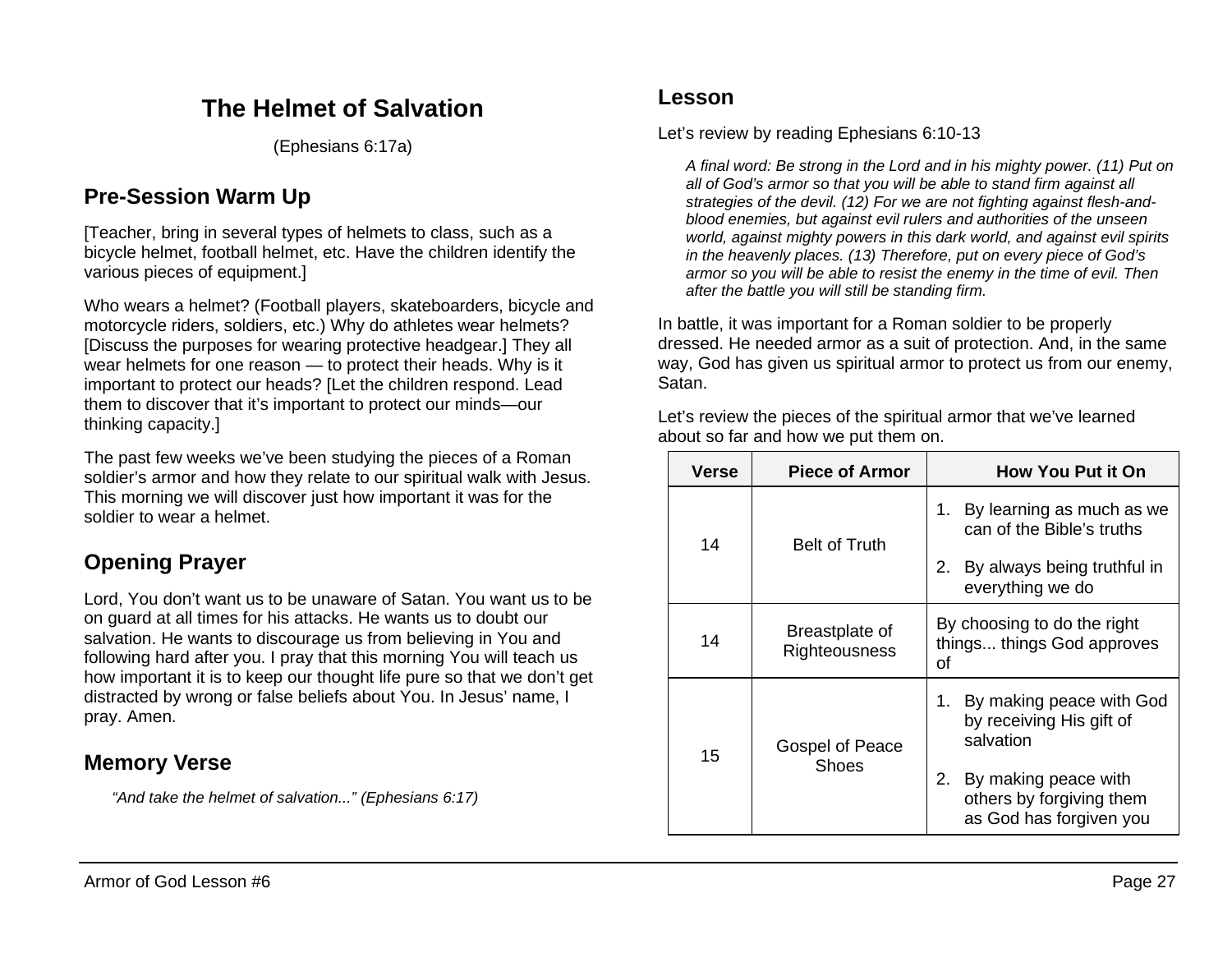| <b>Verse</b> | <b>Piece of Armor</b> | <b>How You Put it On</b>                       |
|--------------|-----------------------|------------------------------------------------|
| 16           | Shield of Faith       | By believing and trusting in<br>God's promises |

Who remembers a promise of God? (He'll never leave you, He forgives you of your sins, He loves you with an everlasting love...) Do you see how remembering God's promises helps in your fight against Satan?

Look at our soldier. What is he missing? Of course, he needs something to protect his head. Let's give him that today. We Christians call it the Helmet of Salvation.

Ephesians 6:17

*Put on salvation as your helmet…*

#### *Roman Helmets*

A soldier in the Roman army wore a bronze helmet with an iron inner plate and a leather skullcap. His helmet was designed with a small peak in front and hinged sides to protect his cheeks and forehead. A piece of the helmet curved down in the back to protect his neck. This snugly fitted helmet kept many a soldier from having his head crushed. They needed that kind of protection when people dropped rocks off a city wall down onto their heads. If a soldier's head got hit and his brain got hurt, they would lose the battle.

Some of Rome's enemies fought bareheaded. This gave the Roman soldiers a distinct advantage in battle, as they could inflict head injuries on their enemies, but suffer few of their own.

### *Christian Helmets*

As Christians we need to protect our heads, as well. Where is our battle with Satan and his demons fought? Primarily in our minds! Now that the Lord Jesus lives in our hearts, He wants us to have

right thoughts. Satan knows that when we allow wrong thoughts to stay in our minds, soon we will do wrong things.

What are some ways Satan puts bad thoughts into our minds? How does he give you ideas to sin? [Teacher, list on the board: Reading bad books, watching bad TV programs, going to bad movies, having friends who talk dirty, listening to naughty jokes…]

One of the worst thoughts Satan can put into your head is that God isn't real and that it doesn't matter if you sin and do wrong things. Not only is He real, but He is going to judge people for their sins. The protection God has provided for your head is the truth that now that you've accepted Him into your life, you have power over Satan's temptations to do wrong. You do have a choice to sin or not.

Satan wants to attack your mind, so you need to let God control what enters your thoughts. We all need to be careful about what we read, what we watch on TV, and what we listen to in music.

What are some ways we can put right thoughts into our minds? [Teacher, list on the board: Memorize God's Word, talk with people who love the Lord Jesus, read good books, listen to music about God.]

Remember, the Lord Jesus is more powerful than Satan (1 John 4:4) Satan cannot possibly win when you put on the Helmet of Salvation and guard your thoughts.

We need to be thinking often about the salvation that God offers to us as Christians. When Jesus died on the cross He saved us from the punishment for our sins (Romans 8:1a). Now the Holy Spirit is with us every day to give us power over sin (2 Corinthians 12:9; Philippians 4:13). And when we die, Jesus has a place prepared for us in Heaven where we will be delivered forever from the presence of sin (John 14:1-4; Revelation 21:27).

A soldier's helmet protected his head and gave him confidence that he was safe from the enemy's attack. You put on the Helmet of Salvation when you believe the Lord's promises of salvation — past,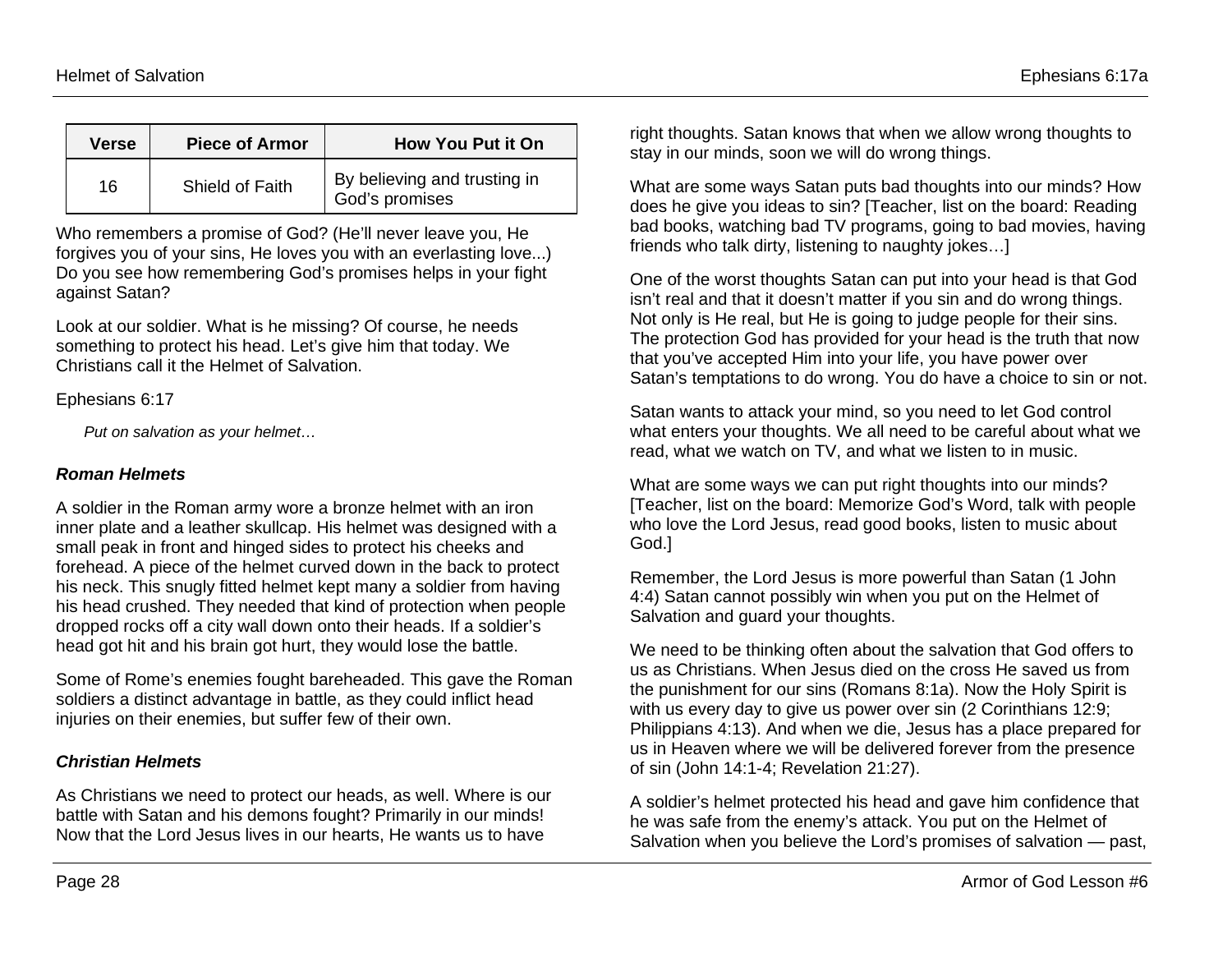present, and future — and confidently expect Him to deliver you from the power of sin (1 Thessalonians 5:8.)

No matter how much armor you have for your body, it will do you no good unless you protect your head.

Finally, now that we've given our soldier his helmet, he is completely covered from head to foot. Likewise, if we put on all of God's armor, Satan cannot harm us. Our mind, our heart, and our other vital organs are completely protected by God.

### **Closing Prayer**

Lord, You don't want us to be powerless against Satan's spiritual attacks against us. Thank You for giving us all these pieces of spiritual armor! We can have confidence that You are protecting our whole being – our mind, our heart, and our other vital organs! Help us to remember now to always give our thoughts of doubt and discouragement over to You. In Jesus' name, I pray. Amen.

### **Learning Activities**

### **Craft Corner**

#### **Game Center**

Use the following questions in a game of your choice:

#### *Review questions:*

- 1. Why do we need to protect our heads? (Satan is always trying to corrupt our minds.)
- 2. Where is our battle with Satan and his demons fought? (Primarily in our minds!)
- 3. What does it say in verse 11 about why it is easy to sin and hard to do right? (The devil plays tricks on us.)
- 4. How do you put on the Breastplate of Righteousness? (By choosing to do the right things)
- 5. What piece of armor do we use when we choose to remember Jesus came to set us free from Satan's temptations to sin? (The Helmet of Salvation.)
- 6. How do you put on the Shoes of Peace? (By making peace with God — by receiving His free gift of salvation, by making peace with others, by forgiving them when they sin against you, and by being ready to tell others about Jesus.)
- 7. Why do we have to be careful of the thoughts that we think? (Because when we think about something for a while, then we will do it)
- 8. How do you take up the Shield of Faith? (By believing and trusting in God's promises)
- 9. How do you put on the Helmet of Salvation? (When you believe the Lord's promises of salvation)
- 10. What piece of the armor do we use when we trust God's promises? (The Shield of Faith)
- 11. What is the gospel? (The good news that Jesus paid for our sins and we can go to Heaven)
- 12. What is faith? (When you count on someone to keep a promise because you know that person can be trusted to tell you the truth)
- 13. How do you know that your sins are forgiven? (Because the Lord Jesus paid for them and promised that we would belong to Him forever)